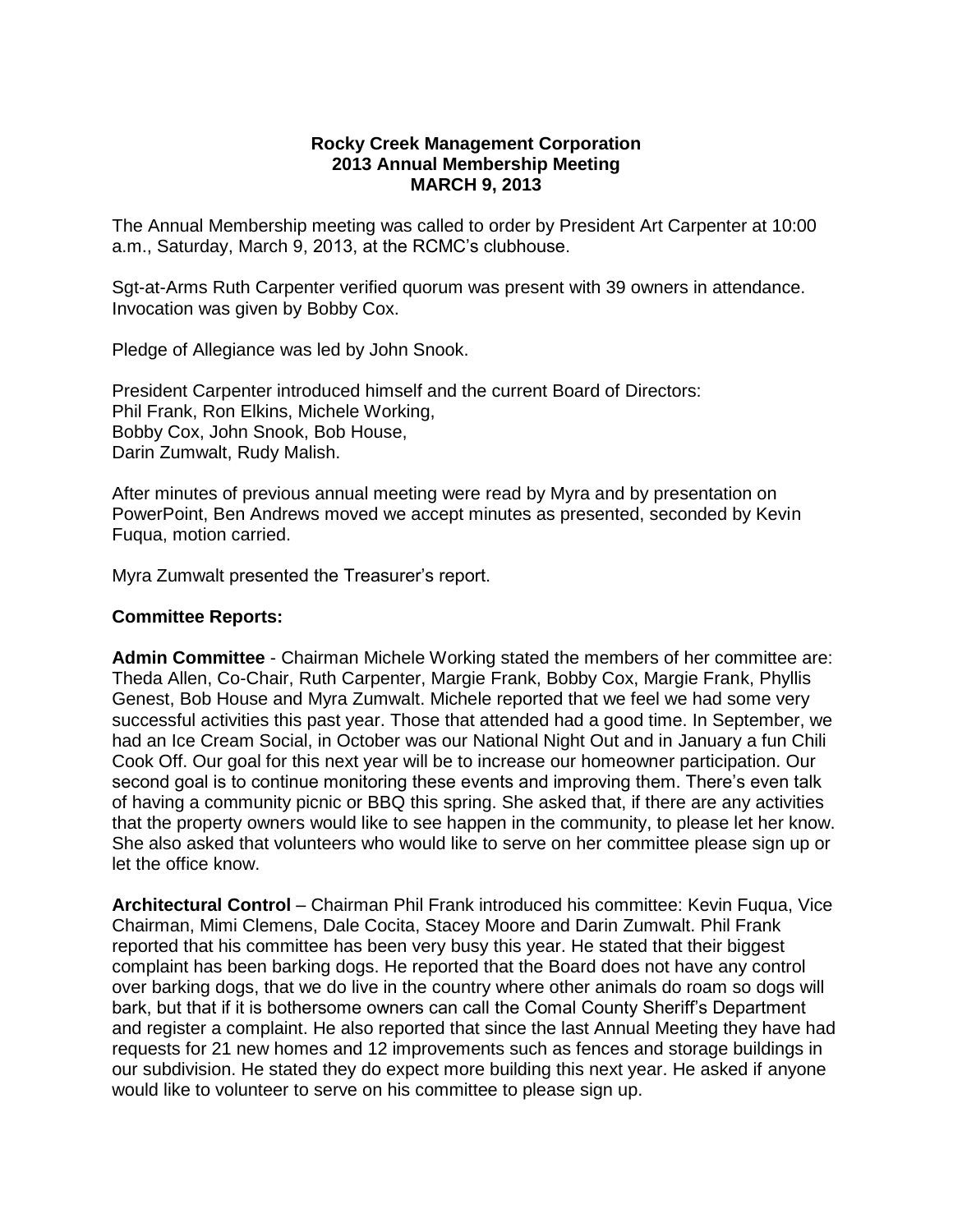**Finance Committee** - Chairman Ron Elkins introduced his committee; John Snook, Vice Chairman, Theda Allen, Ruth Carpenter and Margi Frank. Ron presented the 2013 budget which the BOD had approved in February and explained each item with discussion. His Committee met in July, 2012 to review records from January 1 - June 30 and again in January 2013 to go over records from July 1 - December 31, 2012. All information was taken to the CPA a few days later and our annual tax report (1120) should be received and then will be sent to the Internal Revenue Service. We are not non-profit but the IRS allows no tax on POA dues. We only include annual assessments for planning purposes in the budget, but past due assessments, fees and clubhouse rental make up more income. With approximately 435 property owners we estimate we should bring in about \$35,570.00 in assessments and the budgeted items total \$30,885 which should leave us about \$4,685 for discretionary spending. Even though we did spend more than we took in for last year there was excess money from previous years to cover that. Ron reported that fees are set by state laws on how we can re-coup those expenses. The association is taxed on the interest earned on CD's, savings, etc. and any fees we collect that are not classified as dues (transfer fees, copy fees, information fees, clubhouse rentals, etc.) He reported that our property insurance goes up depending on how many homes are in the park and with the additional homes being built we can expect an increase. We do have emergency funds that are being held in the form of CD's and since we put money aside for them we have not had to touch them. Ron stated that if you would like to volunteer on a committee that this was the one to serve on, as they only meet a few times a year.

**Operations Committee** - Chairman John Snook introduced his committee: Bob Allen, Vice Chairman, Ben Andrews, Art Carpenter, David Clemens and Rudy Malish. John reported on the improvements done over the past year to include the additional covered deck for the pool area and removal of old shade cover, installation of two picnic pavilions with concrete pad and steel shade cover, upgrade of the Children's play area to include a concrete border/walkway and mulch, installation of the security system cameras for the pool area, parking lot and large pavilion, repair of the gate opener, the park survey which included pins to identify boundaries of the park, and repaired the pool pump. John also stated that there were three successful workdays in which a group of volunteers cleaned out brush along the north side of the creek and along entry drive, repaired walking bridge, repaired wood picnic tables, painted and repaired the storage shed, cleaned up parking area and volleyball courts, washed all the windows in the clubhouse, hauled off trash and used building materials. John also reported that the POA acquired the water well and fenced compound from CLWSC. On the last clean up day they cleaned up that area as well. John stated that the well is not operable that all the equipment had been taken out. Eddie Palm asked about the possibility of getting it operable again to be able to use the water to fill the pool as needed. Also the suggestion that if it is operable again we could have a community garden and use the water for that as well.

**State of the Association -** President Art Carpenter related how he came to be President many years ago and would hope that someone else would volunteer to step up and take over for the next year. He stated that when he first became President records were not well kept, there was no clubhouse, no computer, no system to track the funds, etc. He stated that it has not been a smooth road but we have gotten things done **because** we had people who got involved. He stated that we are where we are because we had good volunteers. We want to promote the idea that we are neighbors and we are doing this for each other.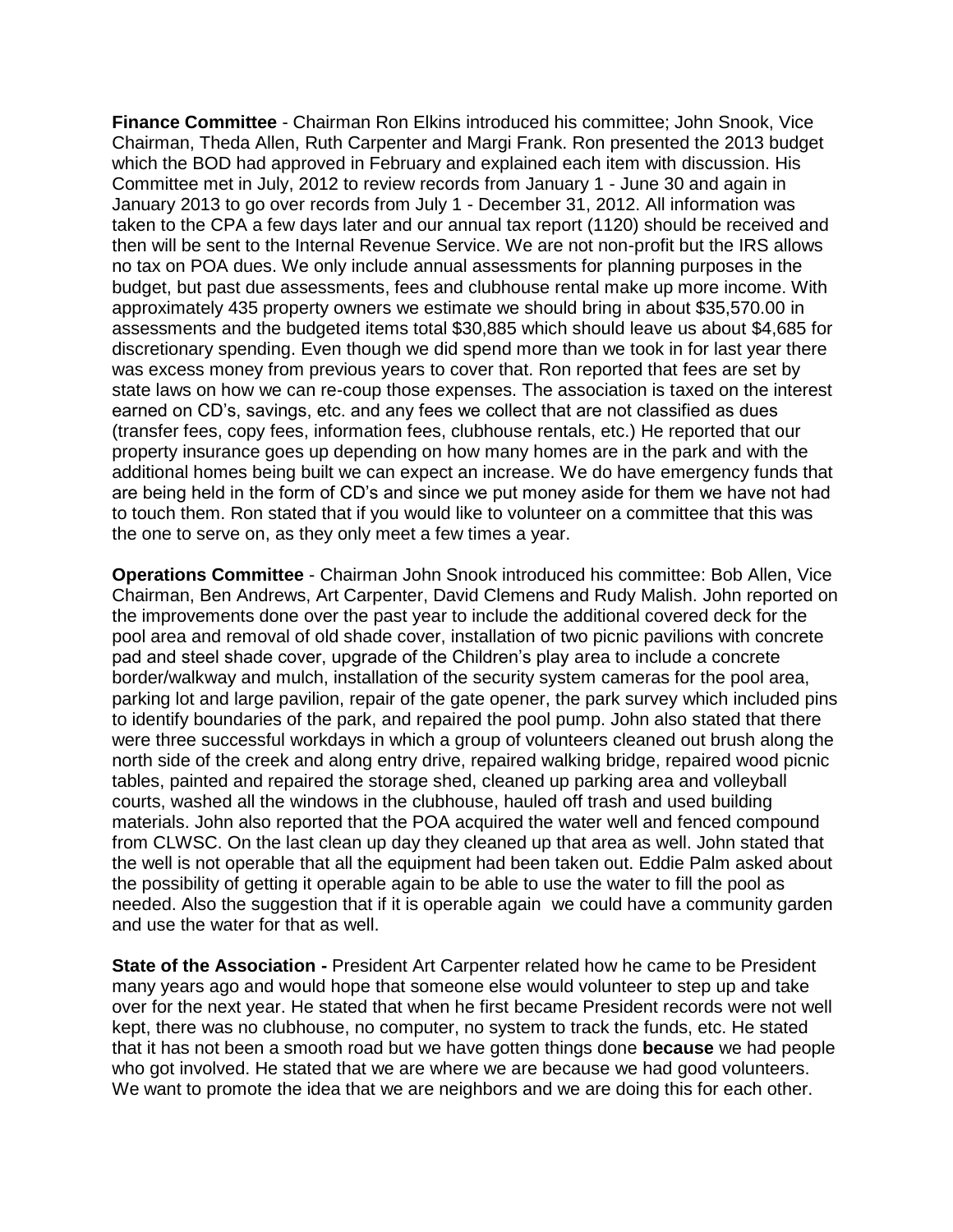Art discussed the new laws that the legislature has passed this last year. Because of horror stories they have gotten involved in what POA's/HOA's can and can't do.

**HB 1228**- Payment and Collection of Assessments. Establishes priority of payments for back HOA/POA assessments and fees. We must also offer an alternative payment plan. **HB 1821**- Notices to Buyer and Resale Certificates. Seller must now provide written notice of mandatory membership in POA/HOA, which must be signed and dated by the Buyer. A resale certificate which contains much pertinent information pertaining to the POA/HOA can be obtained for a fee. All Dedicatory and Governing Directives for the POA/HOA must be filed at the County Courthouse, as well as being posted on their website. Additional information on the Alternative Payment Plan.

**HB 2761**- Meetings, Elections and Records. Open Records, any owner can look at our records, and copies will be provided for a fee. Records retention guidelines, we must hold most records for seven years. Board meetings must be open and adequate notice given. Establishment of Appeals Procedure. Voting Rights, these cannot be taken away because of non-payment. Privileges can be withheld. Membership elections and ballots, must be signed, dated and have lot number on them.

Art reported on other pertinent laws and trends such as; rain barrel rules, solar panel rules, storm shingles, displaying of flag and religious displays. The legislature is taking up xeriscaping and lawns this year, among other things, with the intent of controlling the powers of POA's/HOA's. We welcome these actions.

Art stressed again how we need volunteers for committees. While these new laws are good, they do impose a great workload and we need help. His hope for the future is for Rocky Creek to become a viable community who looks out for each other.

**New Business** - Bob House discussed CERT (Citizen Emergency Response Team) training. This training would cover homeland security, fire fighting, CPR, first aid, emergency response, etc., everyone should be able to sustain themselves for 10 days in the event of an emergency. It's a 24 hour course broken down over several days if anyone is interested there is a sign-up sheet on the back table. Bob also reported that up until last weekend that our subdivision had no break-ins or burglaries. There was an incident reported over the weekend of someone trying to break-in a side door of a property in the subdivision. Bob said to be careful and aware to close and lock up. Don't leave anything out that you don't want to find missing and to please call about suspicious vehicles in the area. Don't wait until something happens to report a suspicious car.

**Open Forum -**Mimi Clemens stated that she likes the new signage being used on the activity signs along the two entrances, more visible. Also would like to see us add the website in case there were visitors in the area who might want more information about our community. She also asked if there was a way to talk to builders about offering rainwater catchment system to their clients.

Phyllis Genest reported that a neighbor has trash in yard and was not sure if it was occupied and what could be done to clean it up. It was announced that a letter will be drafted by the ACC and will be sent out to owner.

Tom Damrow thanked the Board for their volunteer service which was followed by a round of applause.